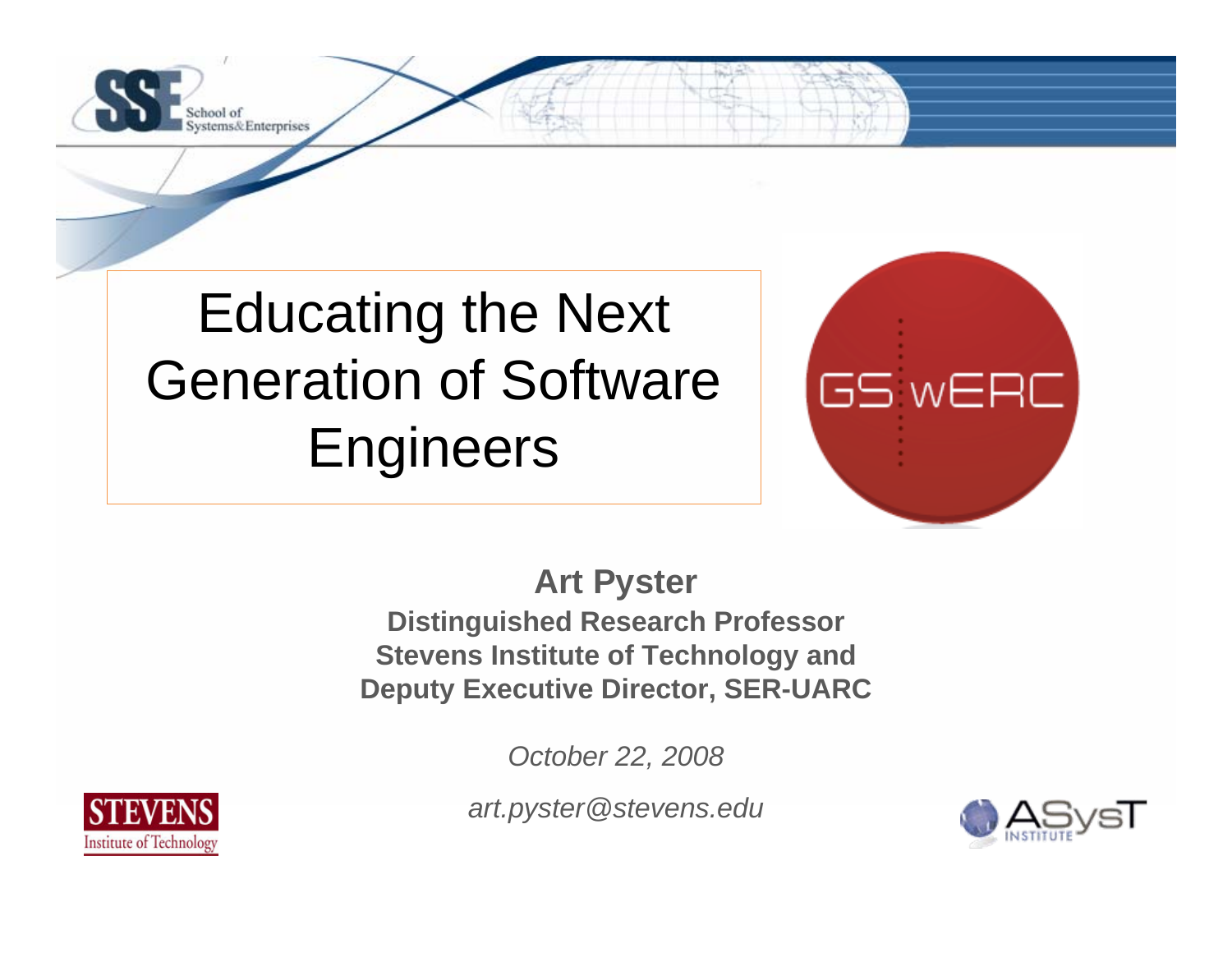

## **Agenda**

- How the world has changed
- The current state of software engineering education
- A new reference curriculum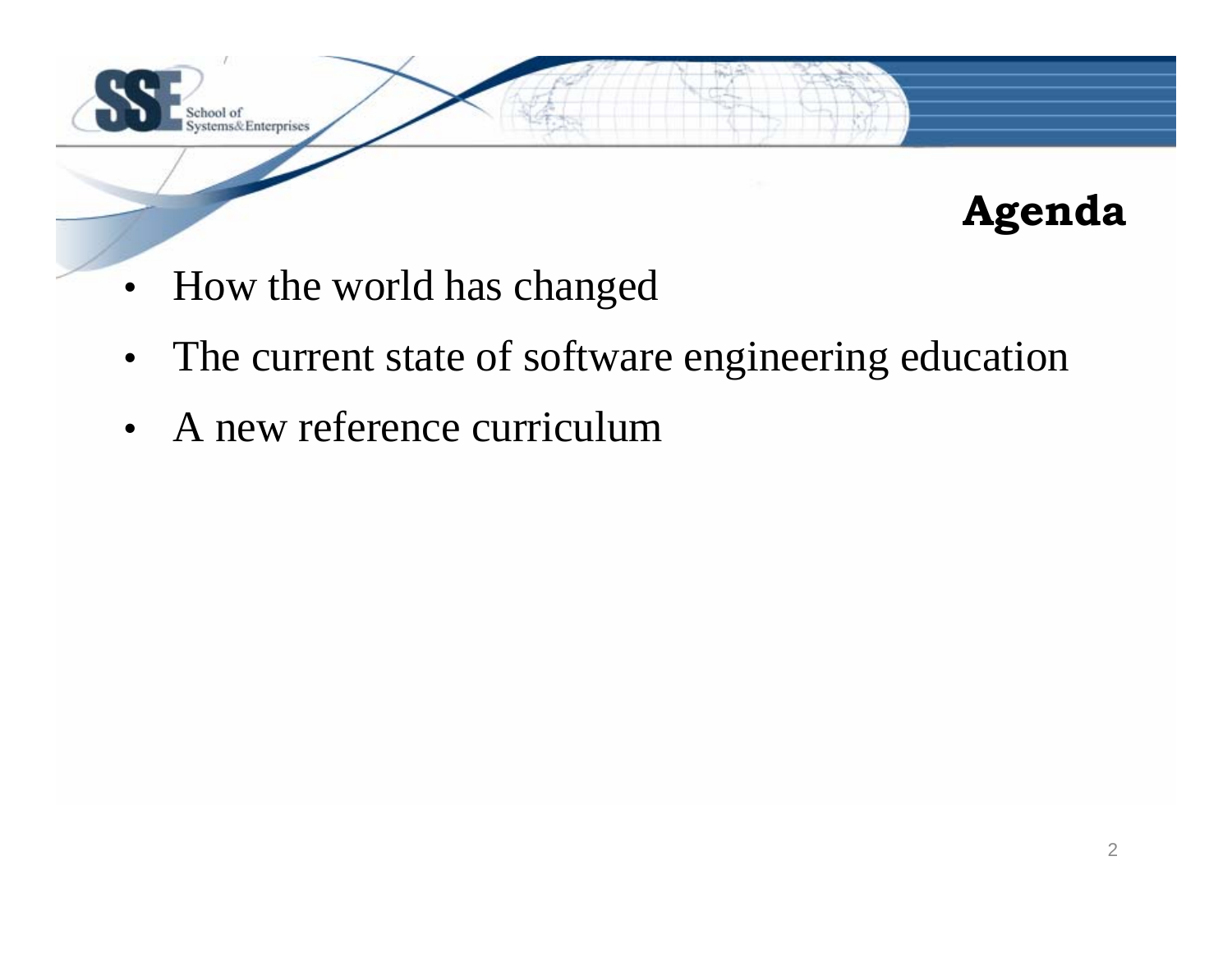

## **A History Lesson - 1996**

## **Resolved: Software Should Lead in Systems Engineering**

**Jim Armstrong vs. Art Pyster**

**The systems engineering community has long debated the extent to which software disciplines, processes, and practitioners should influence systems engineering. In August 1996, the authors held <sup>a</sup> lively debate at <sup>a</sup> meeting of the Washington Metropolitan Area Chapter of INCOSE on the proper role of software engineering within systems engineering. The particular issue debated was the proposal that software ideas, process, and people should be in the lead when building complex systems. Pyster favored that view while Armstrong opposed it.**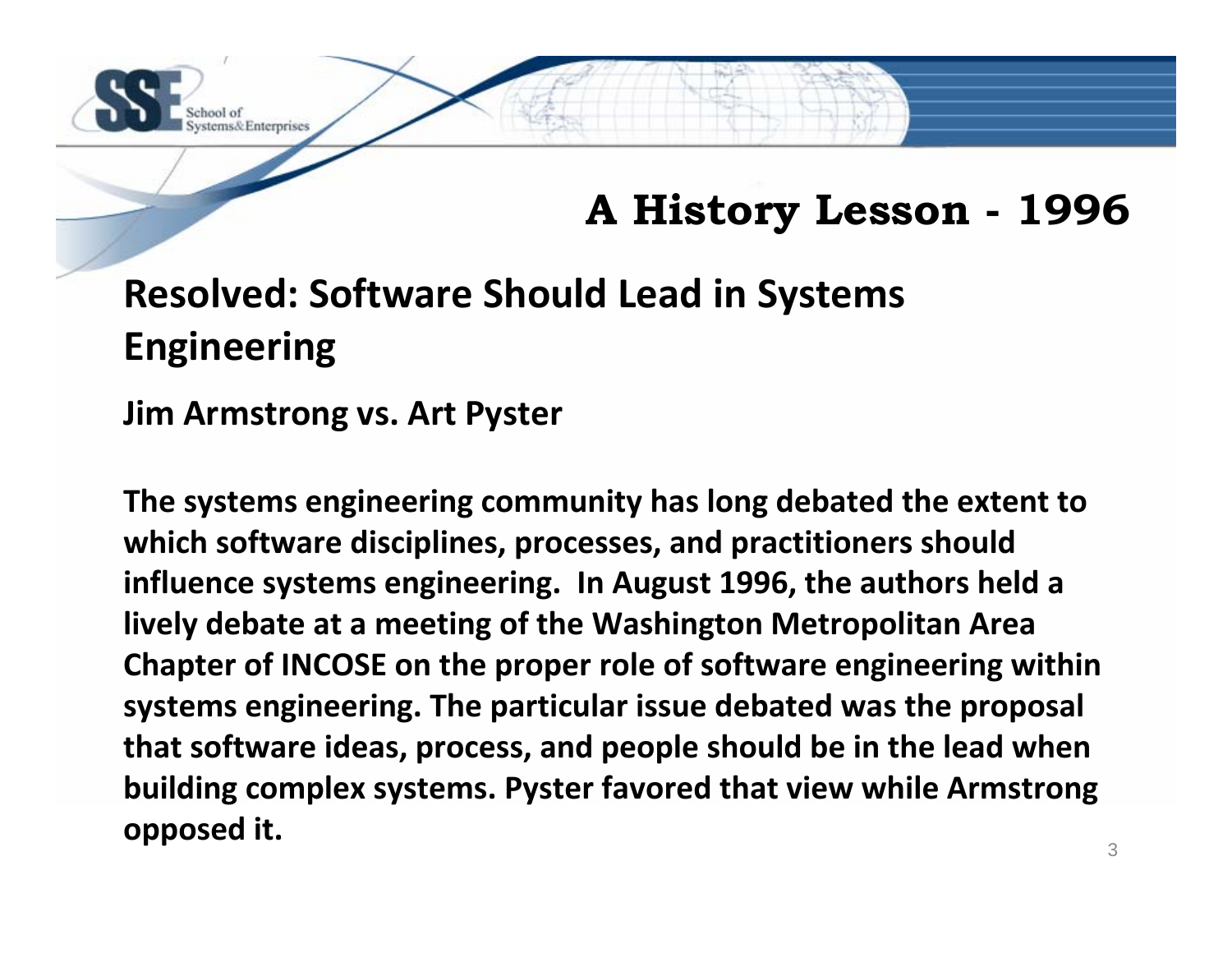

# Software will be the center of systems design.

*Eberhardt Rechtin, 1993*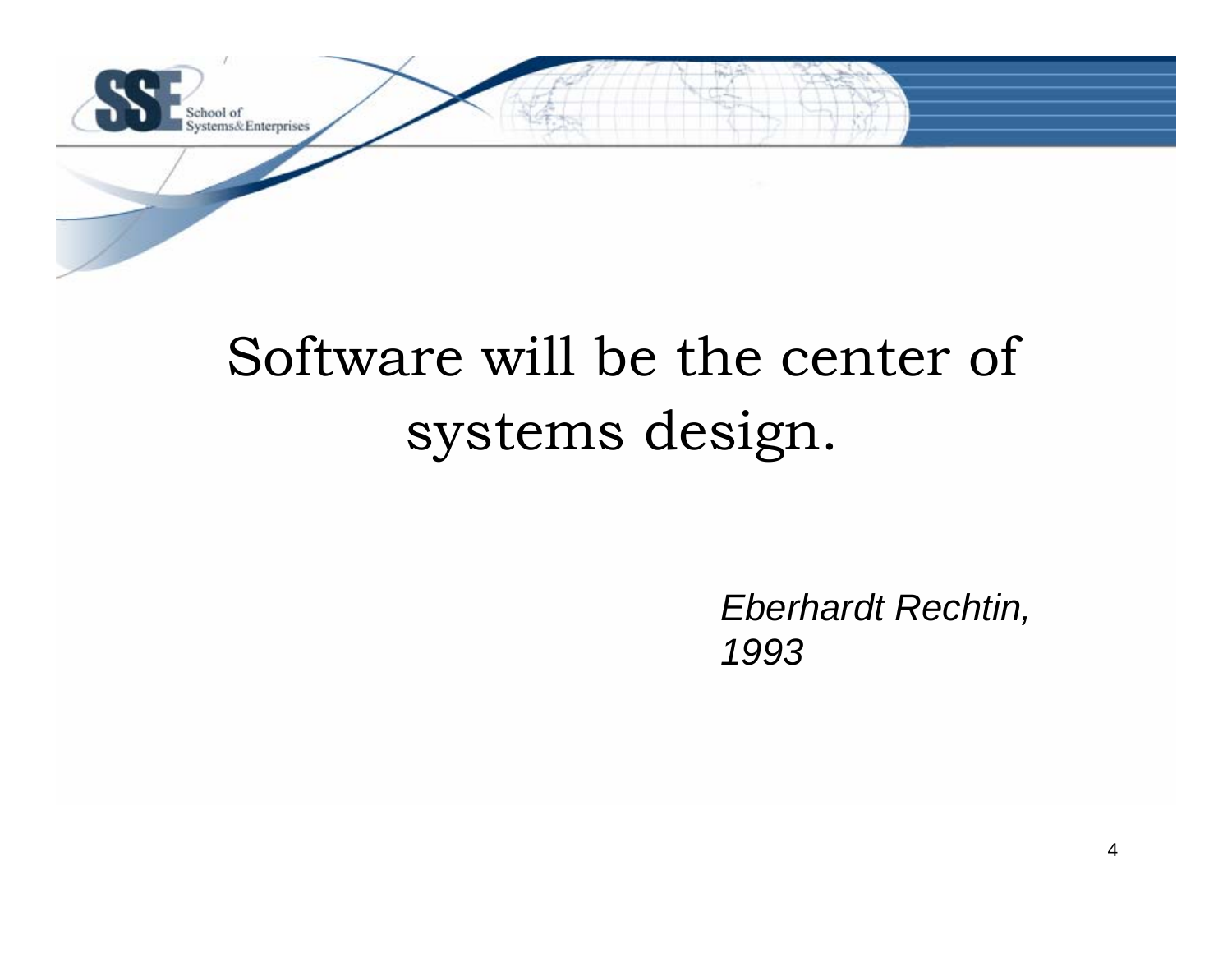

Twenty years from now, software people will be sitting at the table and the other disciplines will be sitting around the sides of the room.

> *Eberhardt Rechtin, 1993*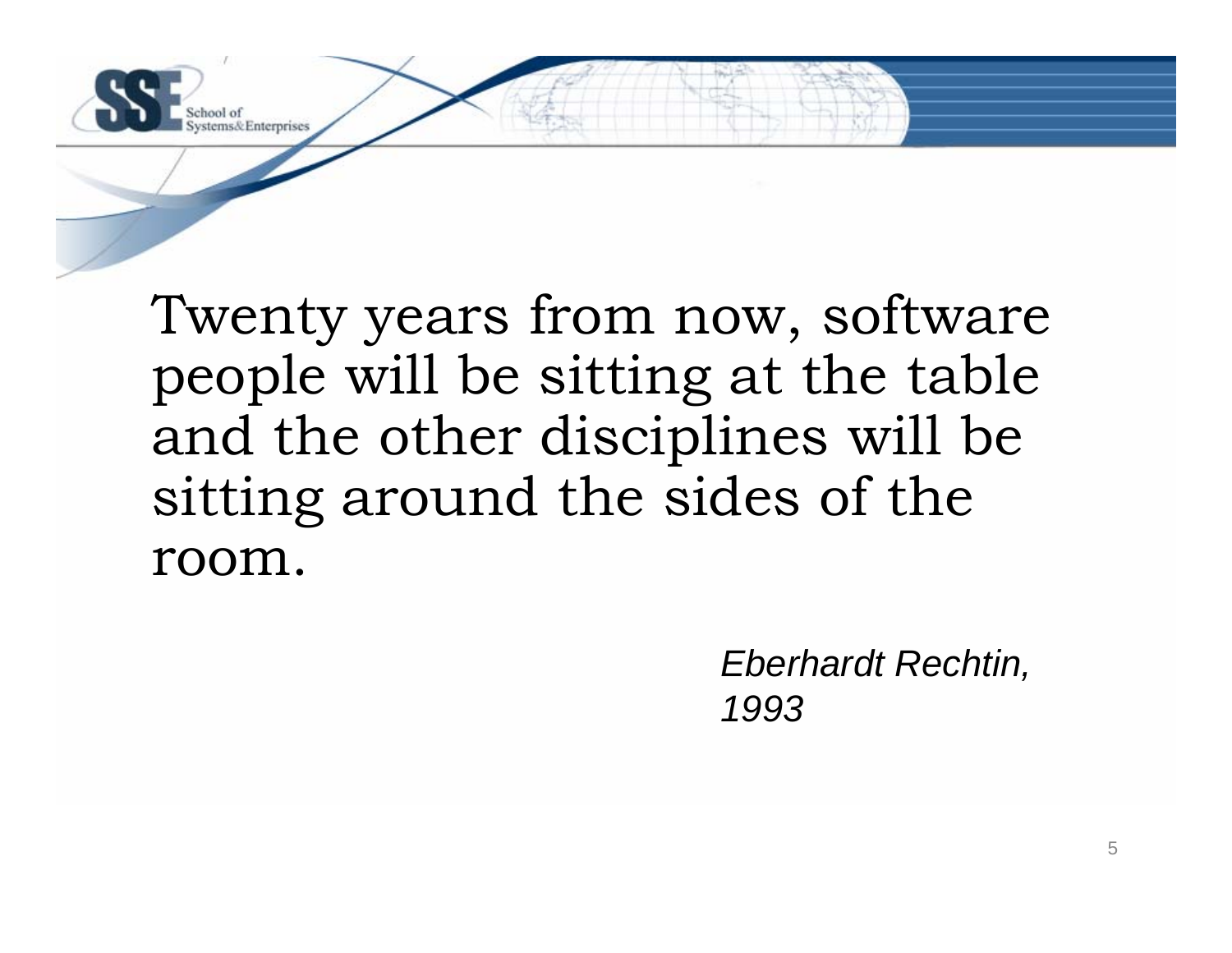

## **What do we teach for a master's degree in software engineering?**

- • The last effort to create a reference curriculum for graduate software engineering education was by the SEI in the early 1990s.
- • There are, in effect, no current community-endorsed recommendations on what to teach software engineers – nothing that recognizes how the world has changed.
- • Response: create a project to create a new reference curriculum in software engineering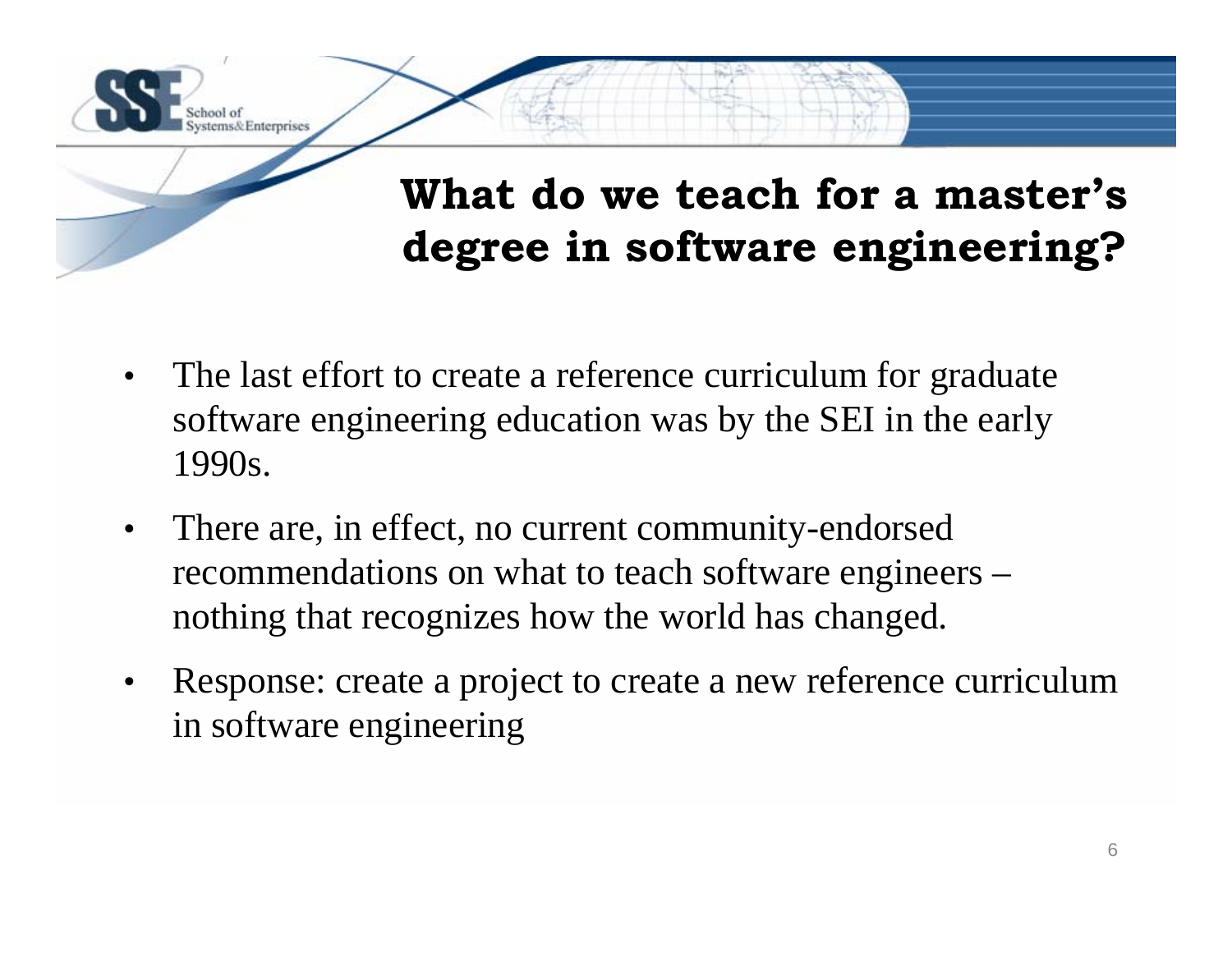## **The Integrated Software and Systems Engineering Curriculum Project**

- •Begun in May 2007 at Stevens Institute of Technology
- • Sponsored by DoD Director of Systems and Software Engineering
- •Three products planned:

aol of

stems& Enterprises

- 1. A modern reference curriculum for a master's degree in software engineering that integrates an appropriate amount of systems engineering
- 2. A modern reference curriculum for a master's degree in systems engineering that integrates an appropriate amount of software engineering
- 3. A truly interdisciplinary degree that is neither systems nor software engineering – it is both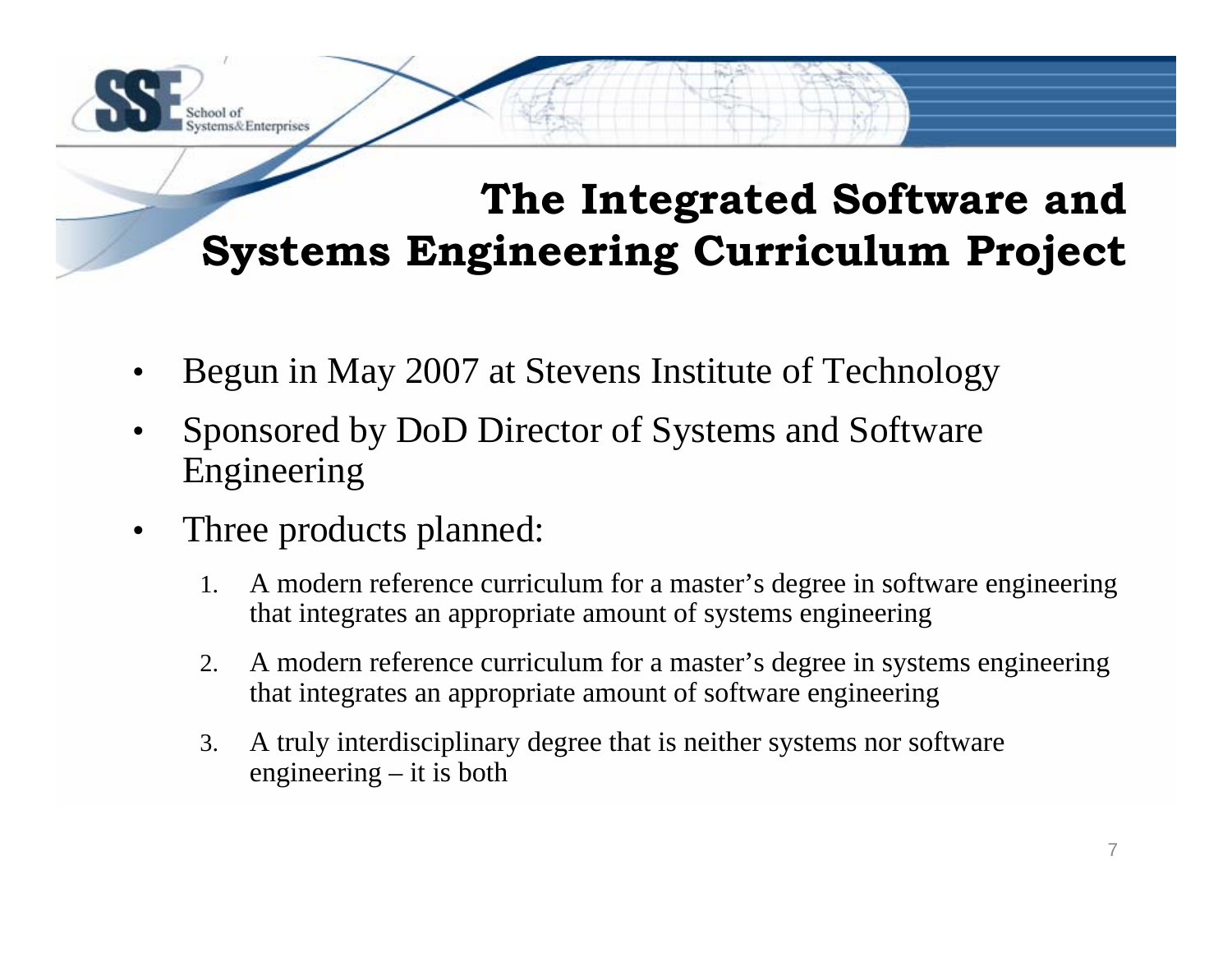

1. Understand the current state of SwE graduate education (November 2007)

ems& Enterprises

- 2. Create GSwERC 0.25 with a small team, suitable for limited review (February 2008)
- 3. Publicize effort through conferences, papers, website, etc (continuous)
- 4. Obtain endorsement from INCOSE, NDIA, ACM, IEEE, and other professional organizations (continuous)
- 5. Create GSwERC 0.50 suitable for broad community review and early adoption (October 2008)
- 6. Create GSwERC 1.0 suitable for broad adoption (2009)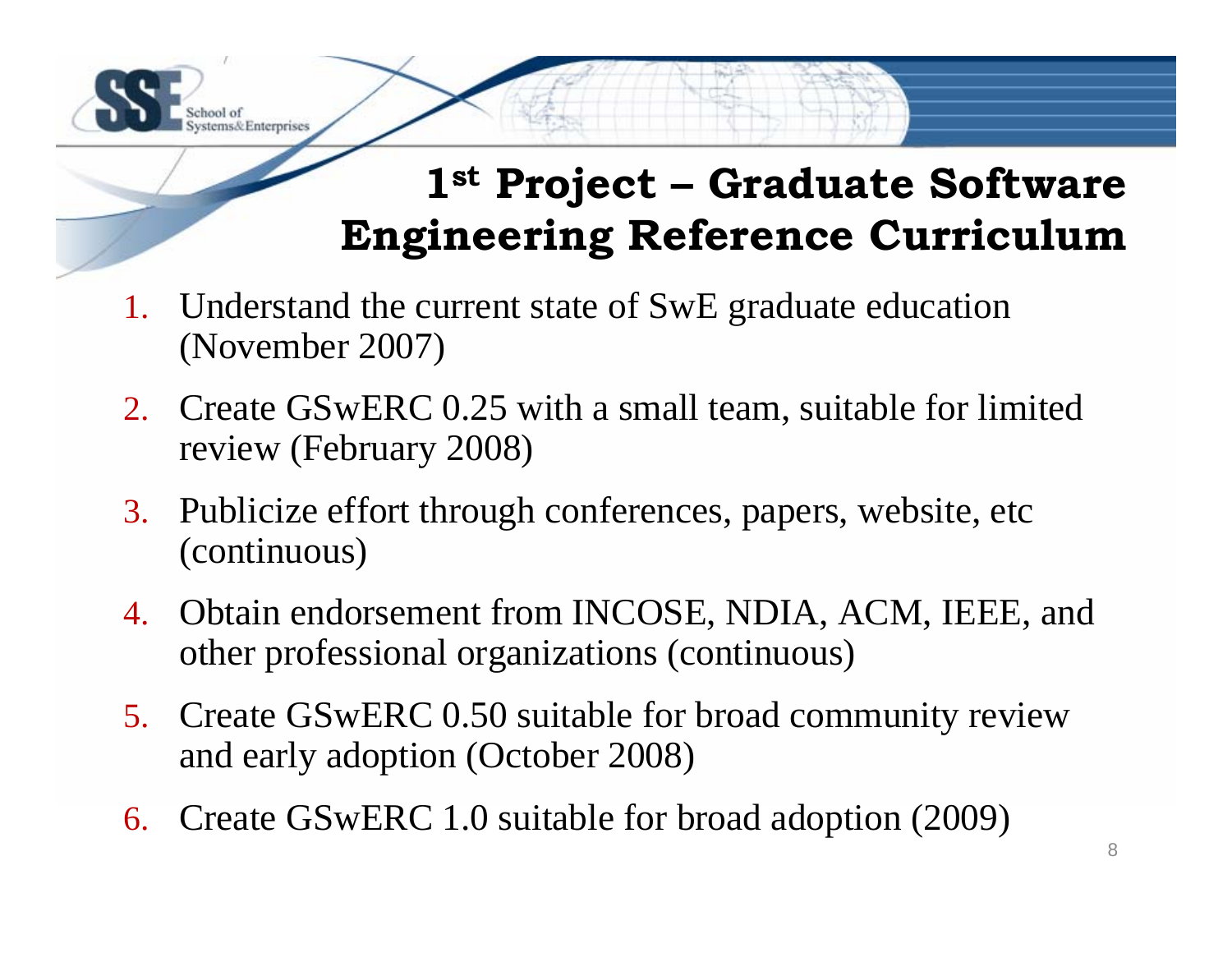

## **The evolving author team**

- •Rick Adcock, *Cranfield University and INCOSE*
- •Edward Alef, *General Motors*
- •Bruce Amato, *Department of Defense*
- •Mark Ardis, *Rochester Institute of Technology*
- •Larry Bernstein, *Stevens Institute of Technology*
- •Barry Boehm, *University of Southern California*
- • Pierre Bourque, *Quebec University and SWEBOK volunteer*
- •John Bracket, *Boston University*
- •Murray Cantor, *IBM*
- •Lillian Cassel, *Villanova and ACM volunteer*
- •Robert Edson, *ANSER*
- •Richard Fairley, *Colorado Technical University*
- • Dennis Frailey, *Raytheon & Southern Methodist University*
- •Gary Hafen, *Lockheed Martin and NDIA*
- • Thomas Hilburn, *Embry-Riddle Aeronautical University*
- $\bullet$  Greg Hislop, *Drexel University and IEEE Computer Society participant*
- $\bullet$ Dave Klappholz, *Stevens Institute of Technology*
- •Philippe Kruchten, *University of British Columbia*
- • Phil Laplante, *Pennsylvania State University, Great Valley*
- •Qiaoyun (Liz) Li, *Wuhan University, China*
- •James McDonald, *Monmouth University*
- •John McDermid, *University of York, UK*
- • Ernest McDuffie, *National Coordination Office for NITRD*
- $\bullet$ Bret Michael, *Naval Postgraduate School*
- •William Milam, *Ford*
- •Ken Nidiffer, *Software Engineering Institute*
- •Art Pyster, *Stevens Institute of Technology*
- •Doug Schmidt, *Vanderbilt University*
- •Mary Shaw, *Carnegie Mellon University*
- •Robert Suritis*, IBM*
- • Richard Thayer*, California State University at Sacramento*
- •Barrie Thompson, *Sunderland University, UK*
- •Richard Turner, *Stevens Institute of Technology*
- •Joseph Urban, *Texas Technical University*
- •Ricardo Valerdi, *MIT & INCOSE*
- $\bullet$ David Weiss, *Avaya*
- •Mary Jane Willshire, *Colorado Technical University*
- 9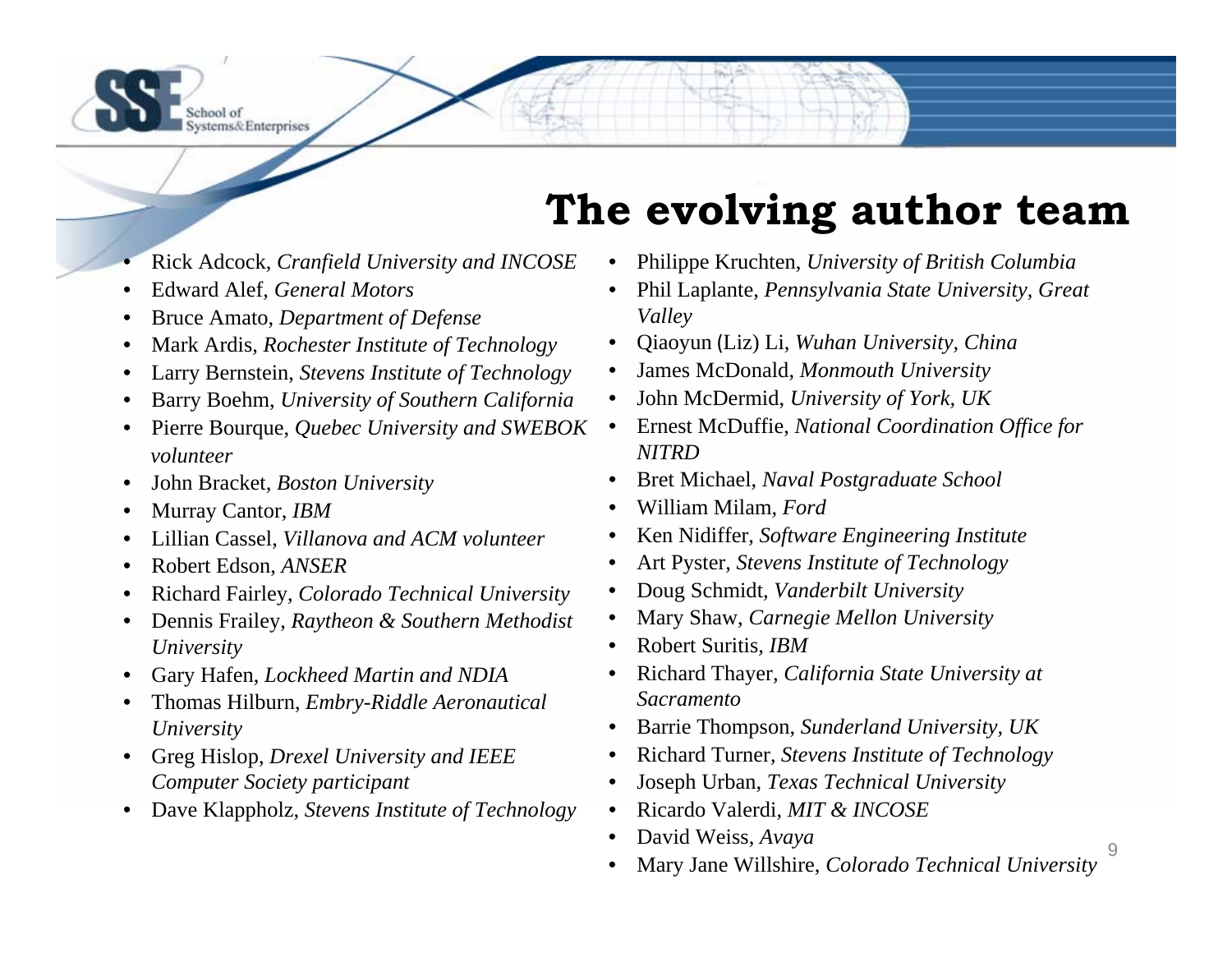## **Methodology to understand current state of SwE education**

- • Diverse set of universities with Masters programs in SWE
	- Vary in size, geography, maturity, resources, target market, …
	- Focused on programs with degree in SWE or Computer Science with a SWE specialization - not degrees in information technology and related areas
- • Used Software Engineering Body of Knowledge (SWEBOK) as the primary framework for SWE competencies
- •Collected data from school websites

ems& Enterprises

- Degree, faculty size, student population, target market, …
- Degree structure, individual course descriptions
- Map between courses and SWEBOK
- •Validated data with one or more professors from each school
- •Analyzed for commonalities and uniqueness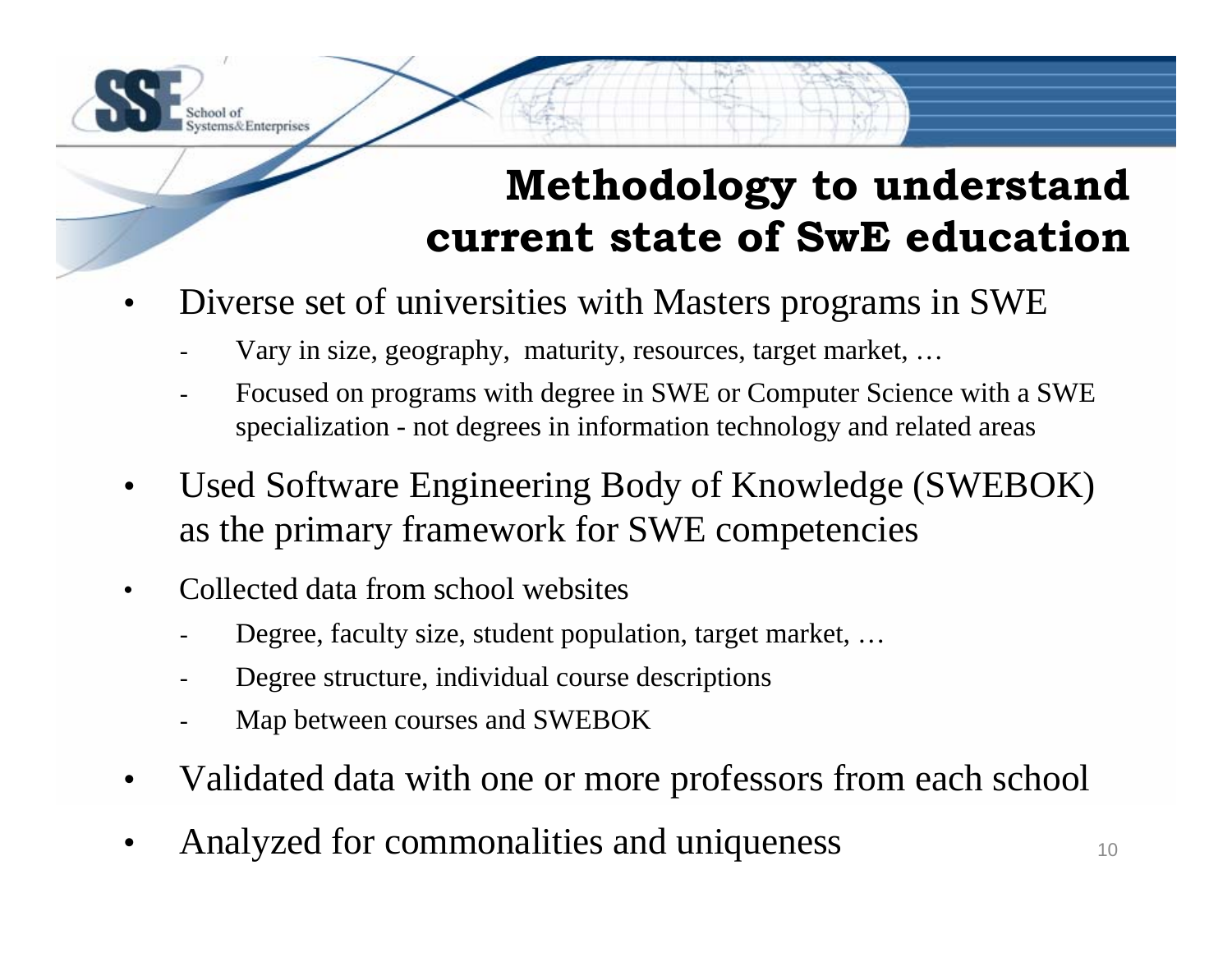

## **Schools studied**

- 1.Air Force Institute of Technology
- 2.Brandeis University
- 3.California State University – Fullerton
- 4. California State University – Sacramento
- 5.Carnegie Mellon University
- 6.Carnegie Mellon University West
- 7.DePaul University
- 8.Drexel University
- *9.Dublin City University (Ireland) \**
- 10.Embry-Riddle Aeronautical University
- 11.George Mason University
- 12.James Madison University
- 13.Mercer University
- 14.Monmouth University
- 15.Naval Postgraduate School
- 16.Penn State University – Great Valley
- *17.Quebec University (Canada) \**
- 18.Rochester Institute of Technology
- 19. Seattle University
- 20.Southern Methodist University
- 21.Stevens Institute of Technology
- 22.Texas Tech University
- 23.University of Alabama – Huntsville
- 24. University of Maryland University College
- 25.University of Michigan – Dearborn
- 26.University of Southern California
- *27.University of York (UK) \**
- 28.Villanova University *\* Non‐US Schools*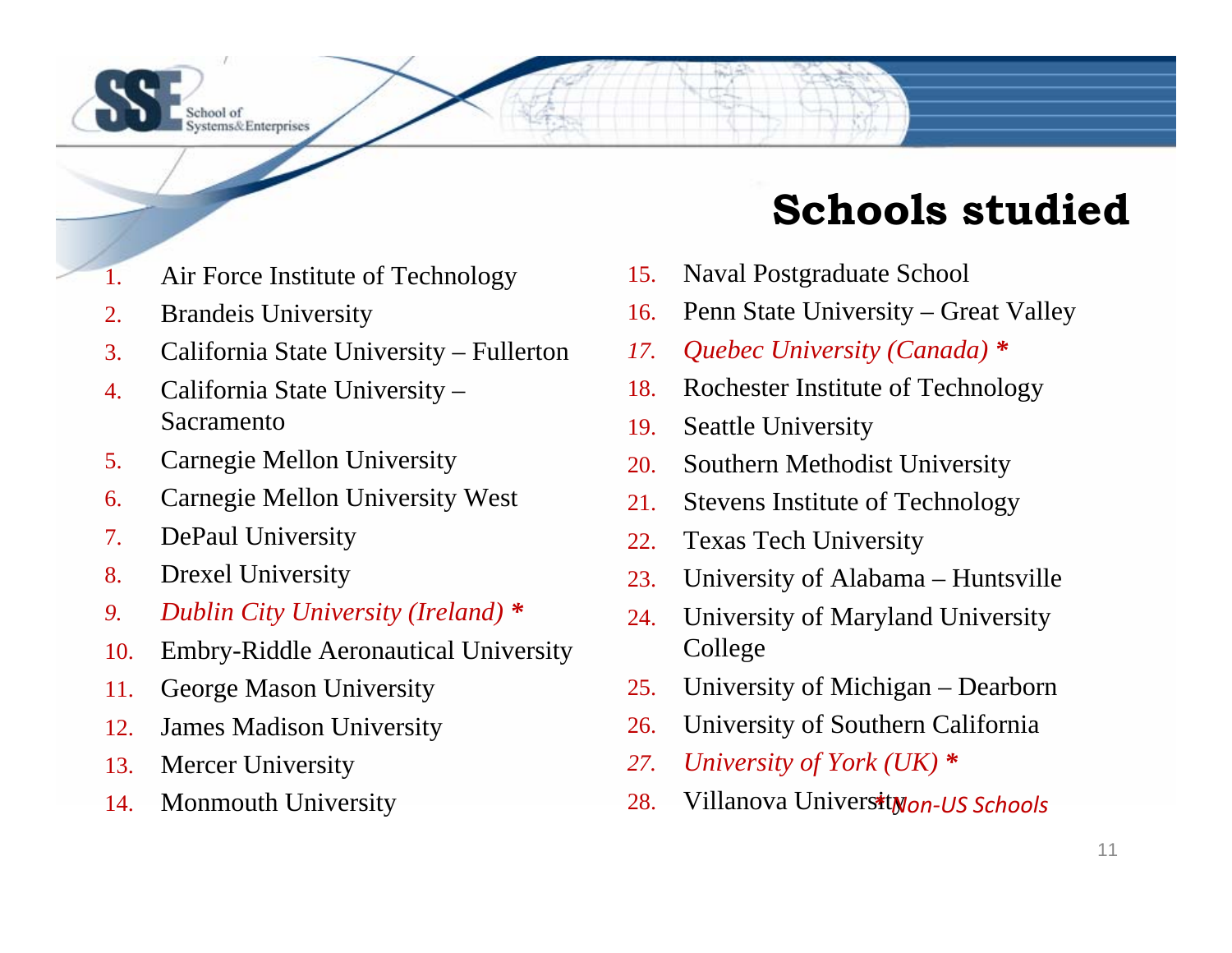# **Observations from 28 schools**

- 1. SWE is largely viewed as a specialization of Computer Science much as systems engineering was often viewed as specialization of industrial engineering or operations research years ago
- 2. Faculty size is small - few dedicated SWE professors, making programs relatively *brittle*
- 3. Student enrollments are generally small compared to CS and to other engineering disciplines
- 4. Many programs specialize to specific markets such as defense systems or safety critical systems
- 5. The target student population varies widely anyone with Bachelors and B average to someone with CS degree and 2+ years of experience
- 6. Online course delivery is popular

stems& Enterprises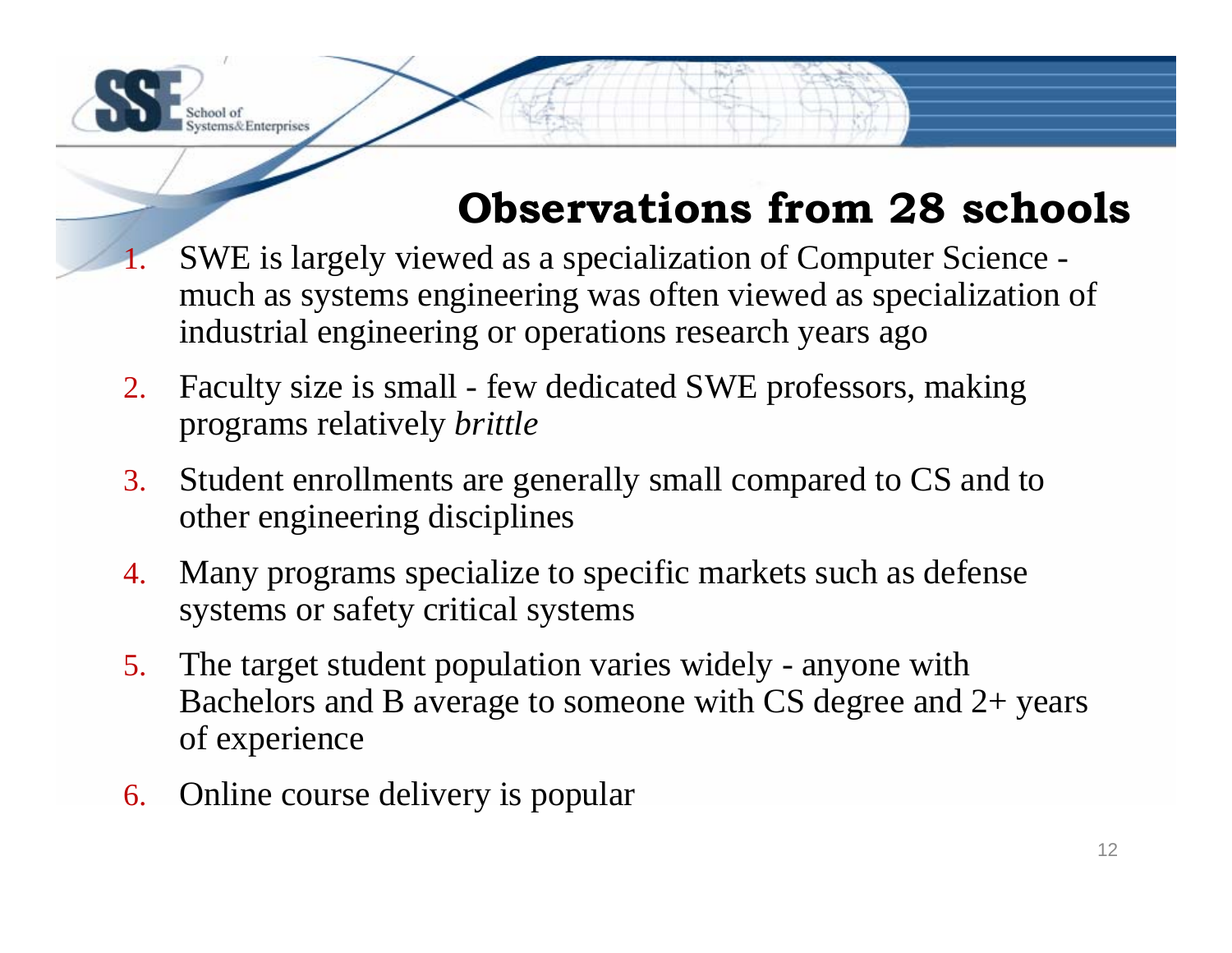

## **More observations**

- 7. Objective for graduates vary widely - software developer to researcher to software manager
- 8. Wide variation in depth and breadth of SWEBOK coverage in required and semi-required\* courses
- 9. Many programs have required or semi-required courses that cover material that is either not in the SWEBOK at all or is not emphasized in the SWEBOK
- 10. Some significant topics are rarely mentioned agility, software engineering economics, systems engineering
- 11. Some topics are ubiquitous formal methods and architecture
- 12. "Object-oriented" is the standard development paradigm creating a "clash" with many systems engineering programs that emphasize structured methods

\*A student has <sup>a</sup> 50% or greater probability of taking <sup>a</sup> *semi‐required* course.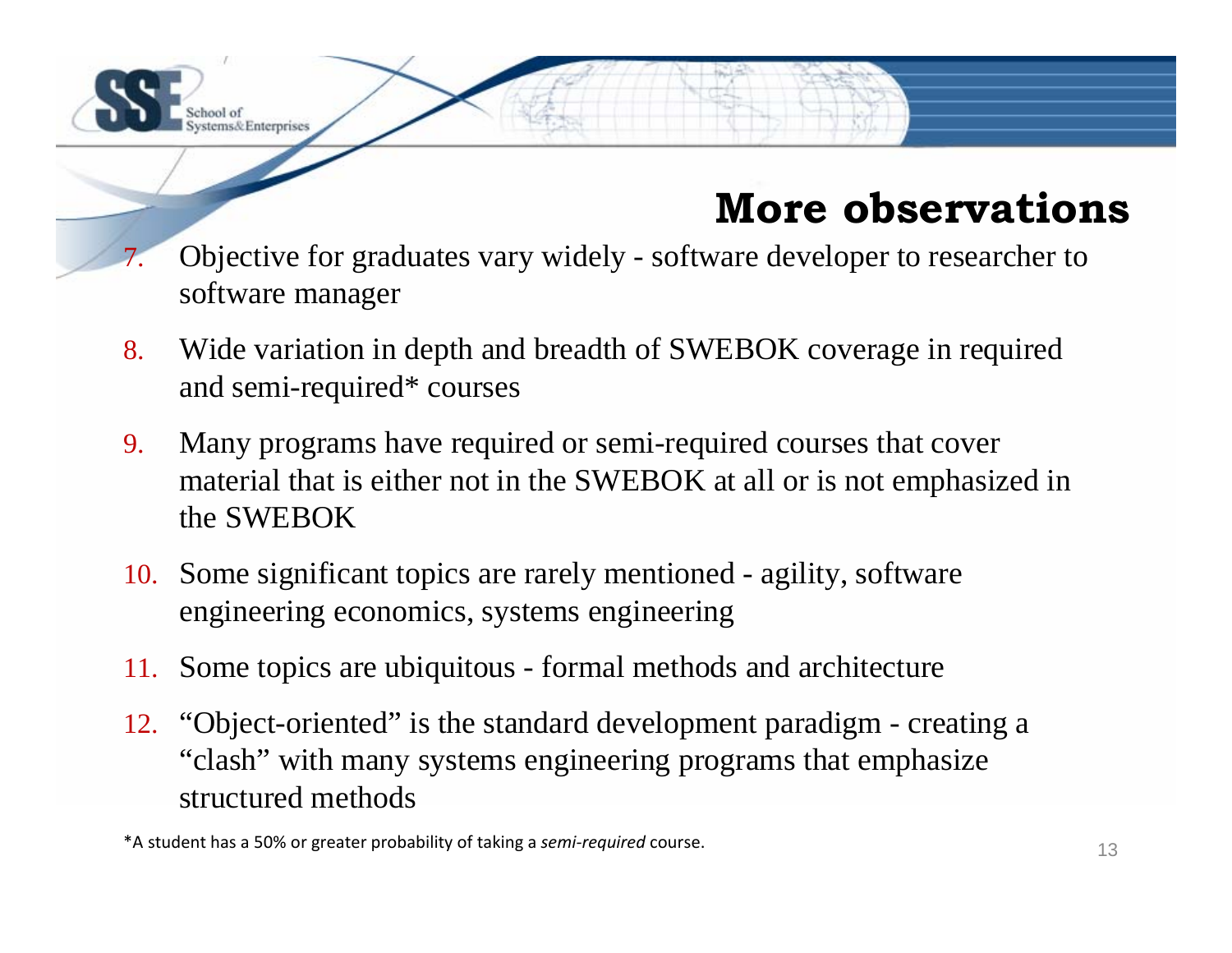

#### **Diverse focuses**

- 1.Development of defense systems
- 2.Acquisition of defense systems
- 3. Embedded real-time systems
- 4.Entrepreneurial technology companies
- 5. Quantitative software engineering
- 6. Software economics
- 7.Safety critical systems
- 8. Secure software engineering
- 9. Highly dependable software systems

No focus dominated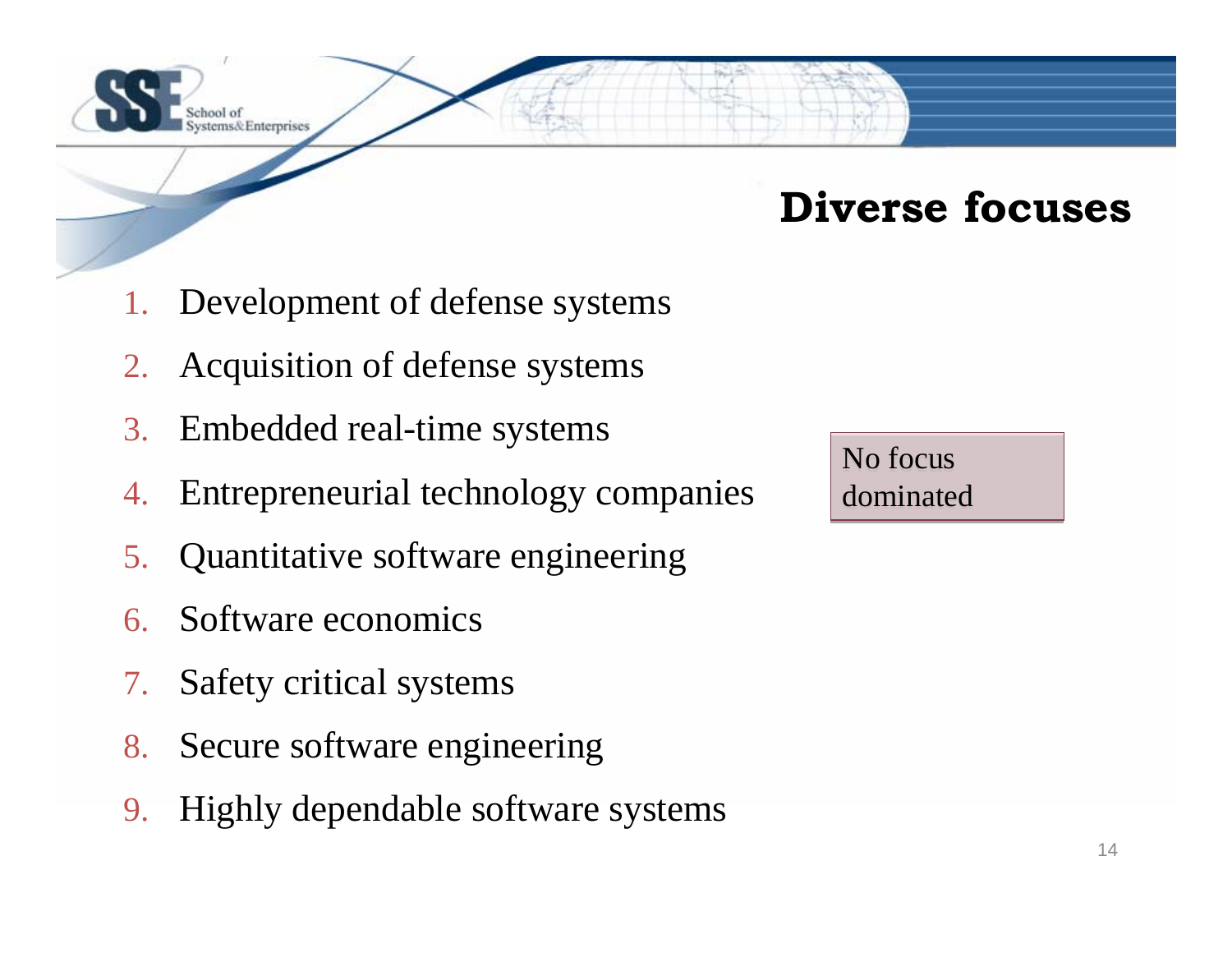

#### **Entrance requirements**

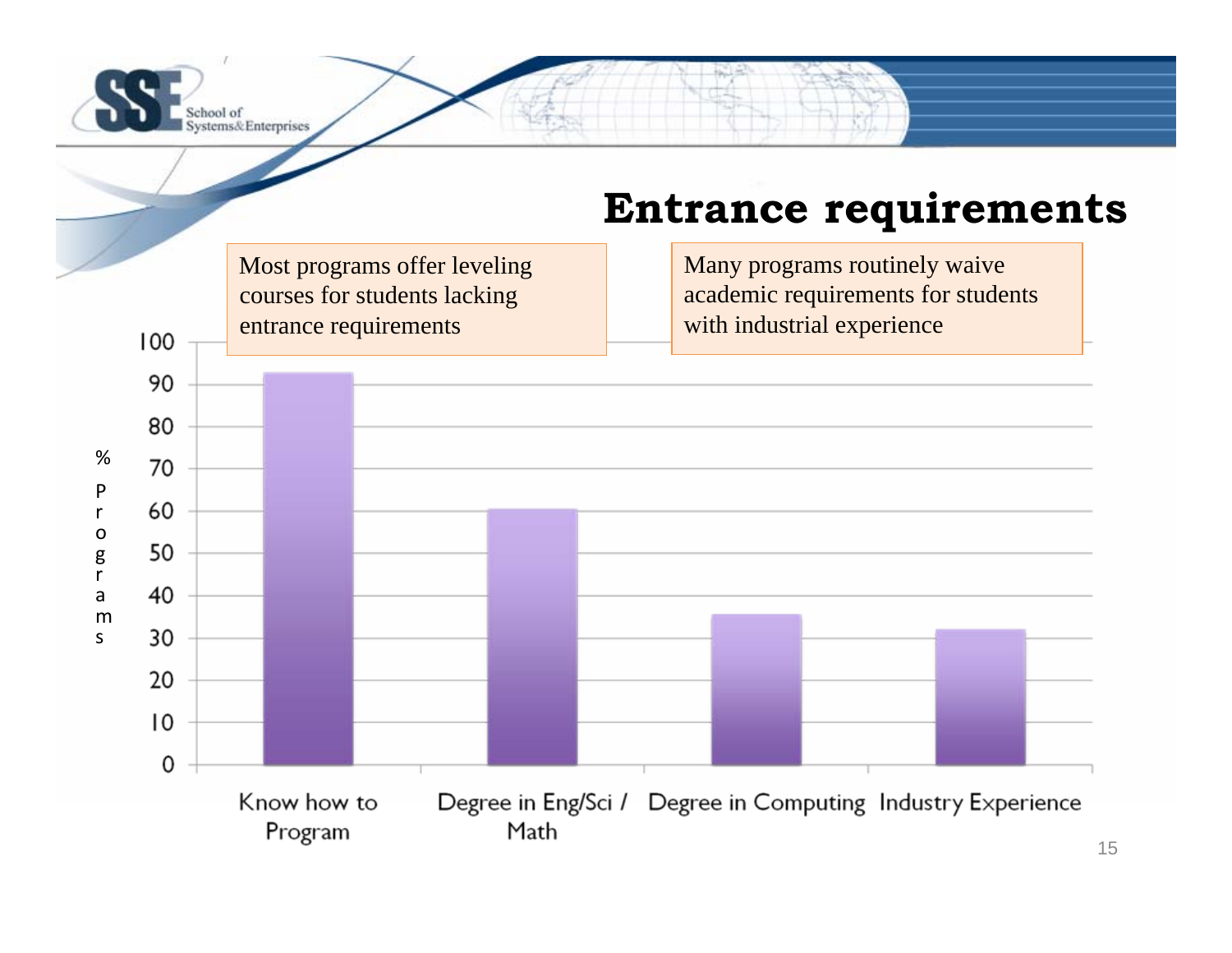

## **SWEBOK coverage in required and semi-required courses**

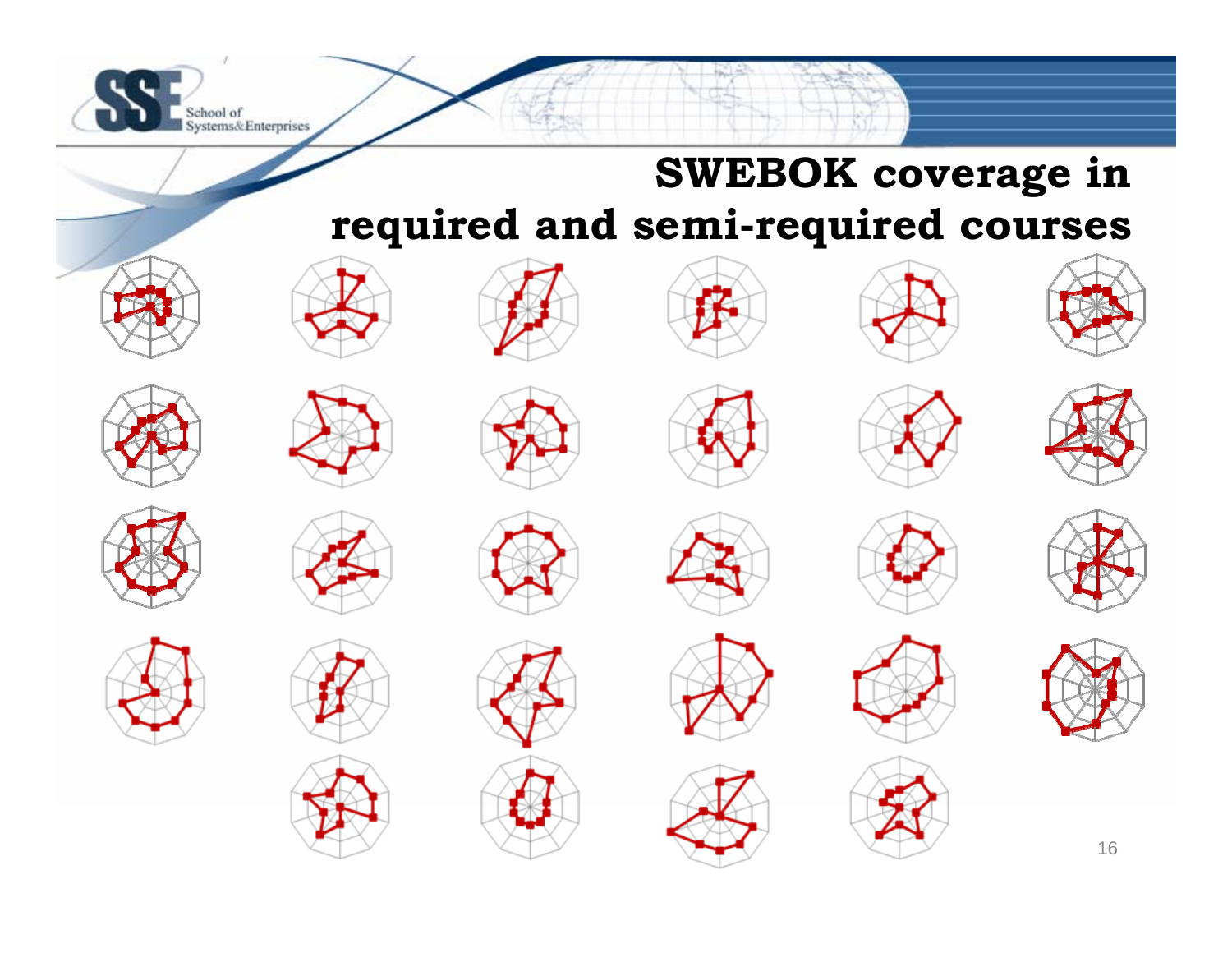## **The approach – GSwERC 0.50**

1. Understand the current state of SWE graduate education (November 2007)

tems& Enterprises

- 2. Create GSwERC 0.25 with a small team, suitable for limited review (February 2008)
- 3. Publicize effort through conferences, papers, website, etc. (continuous)
- 4. Obtain endorsement from ACM, IEEE, INCOSE, NDIA, and other professional organizations (continuous)
- *5. Create GSwERC 0.50 suitable for broad community review and early adoption (October 2008)*
- 6. Create GSwERC 1.0 suitable for broad adoption (2009)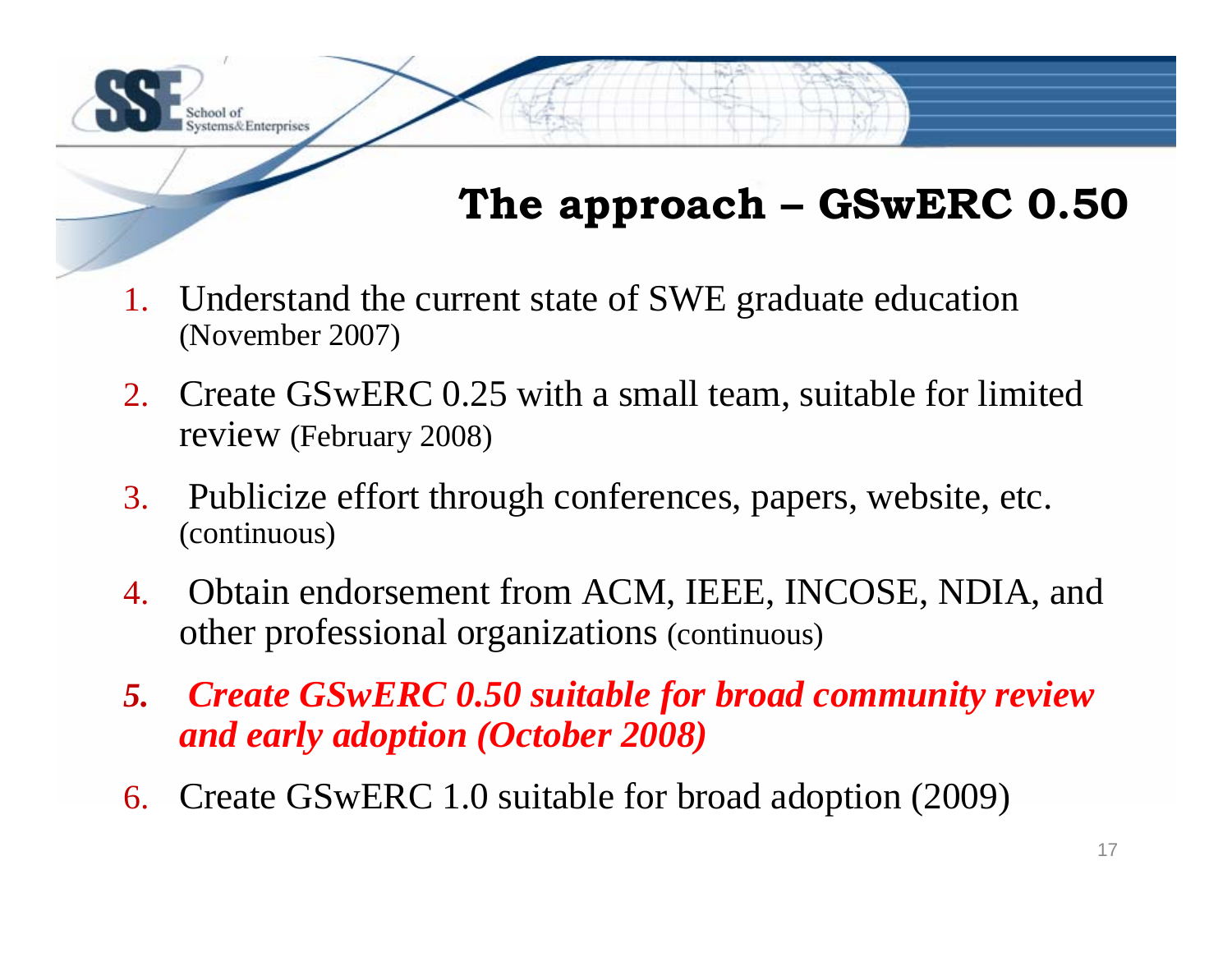## **Expectations at entry**

- 1. The equivalent of an undergraduate degree in computing or an undergraduate degree in an engineering or scientific field and a minor in computing
- 2. The equivalent of an introductory course in software engineering

tems&Enterprises

3. At least two years of practical experience in some aspect of software engineering or software development.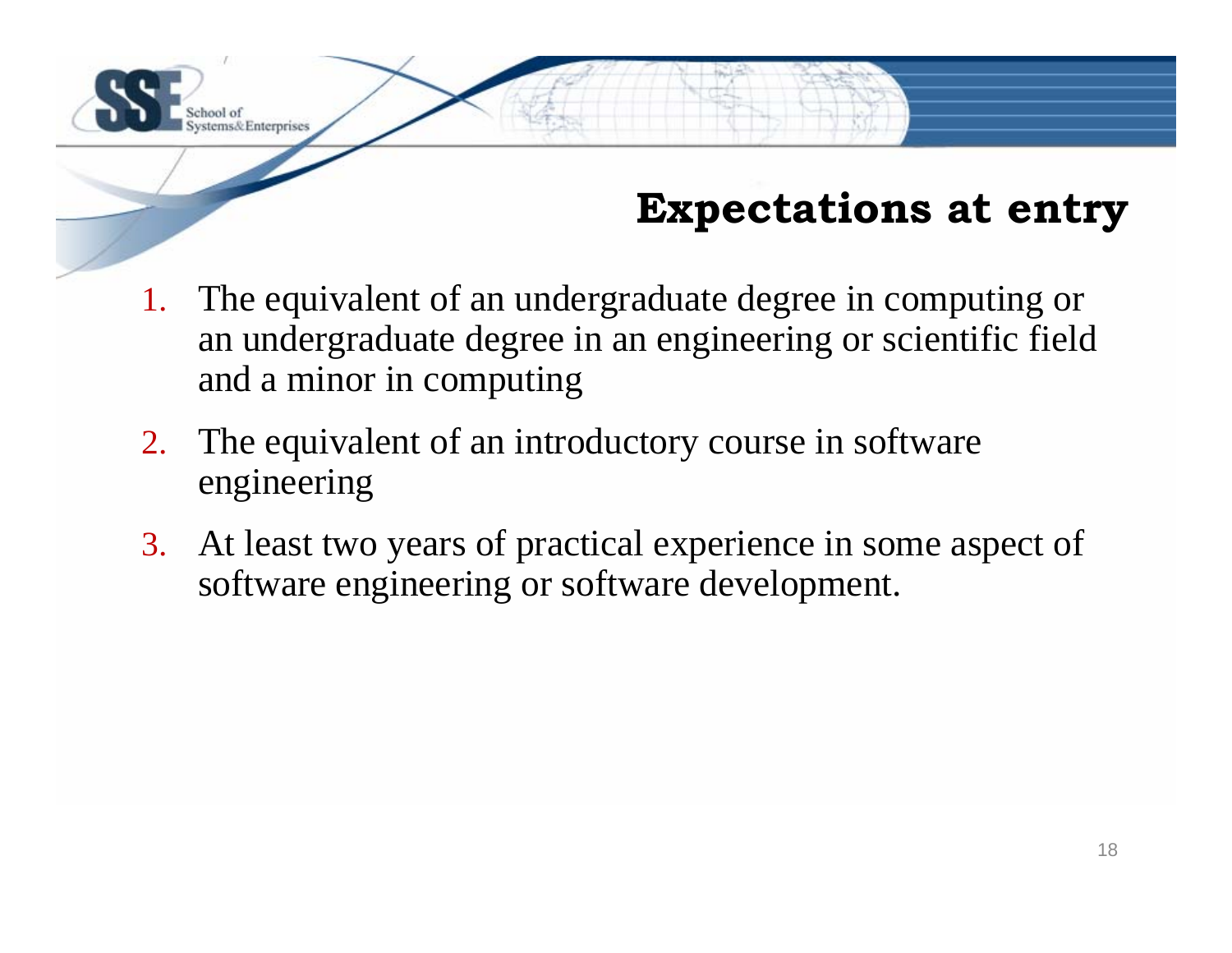### **Outcomes 1 to 4 at graduation**

1.Mastered the Core Body of Knowledge

tems& Enterprises

- 2. Mastered at least one application domain, such as finance, medical, transportation, or telecommunications, and one application type, such as real-time, embedded, safety-critical, or highly distributed systems. That mastery includes understanding how differences in domain and type manifest themselves in both the software itself and in their engineering, and includes understanding how to learn a new application domain or type.
- 3. Mastered at least one knowledge area or sub-area from the CBOK to at least the Bloom Synthesis level.
- 4. Demonstrated how to make ethical professional decisions and practice ethical professional behavior.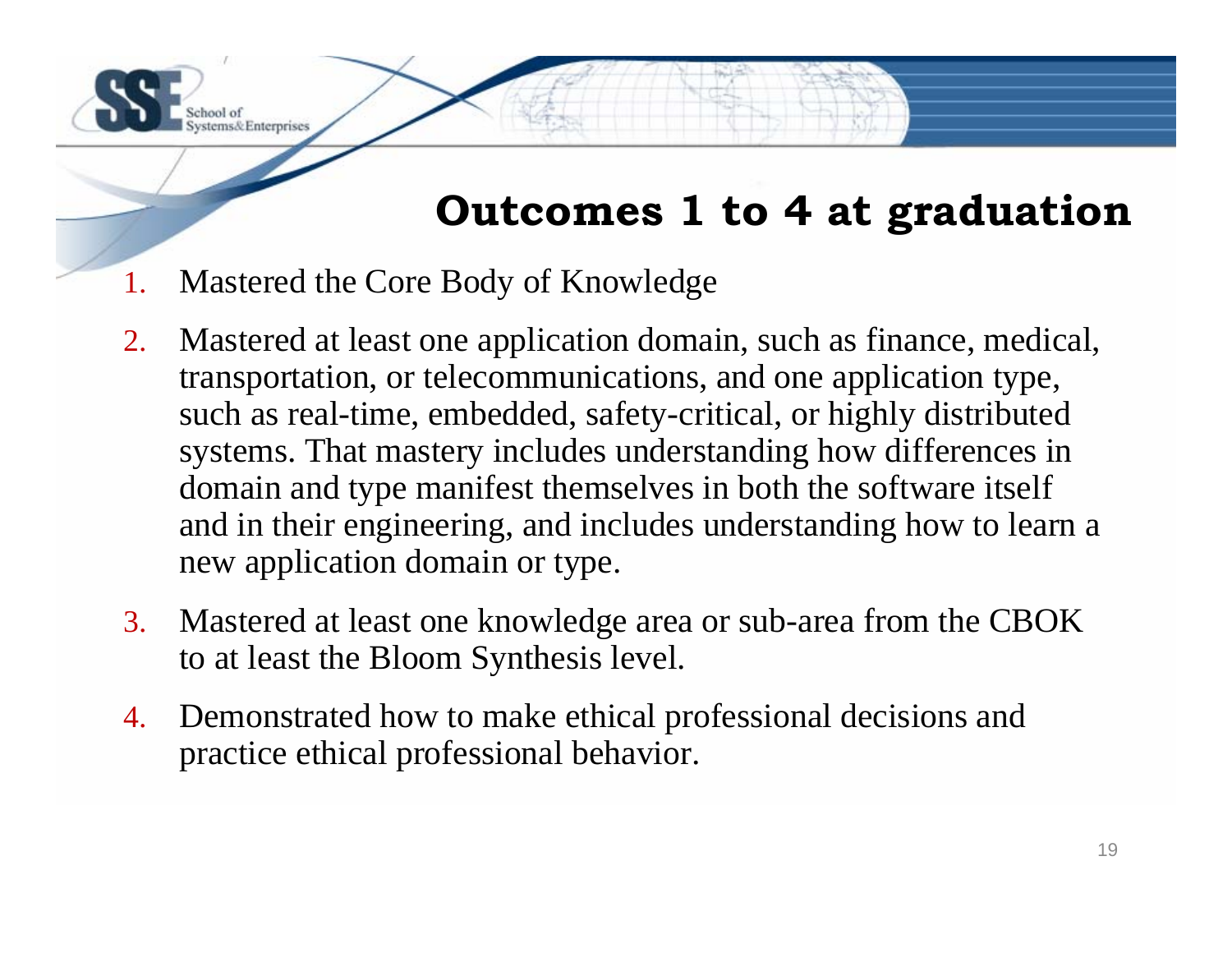## **Outcomes 5 to 7 at graduation**

5. Understand the relationship between software engineering and systems engineering and be able to apply systems engineering principles and practices in the engineering of software.

ms& Enterprises

- 6. Be able to work effectively as part of a team, including teams that may be international and geographically distributed, to develop quality software artifacts, and to lead in one area of project development, such as project management, requirements analysis, architecture, construction, or quality assurance.
- 7. Show ability to reconcile conflicting project objectives, finding acceptable compromises within limitations of cost, time, knowledge, existing systems, and organizations.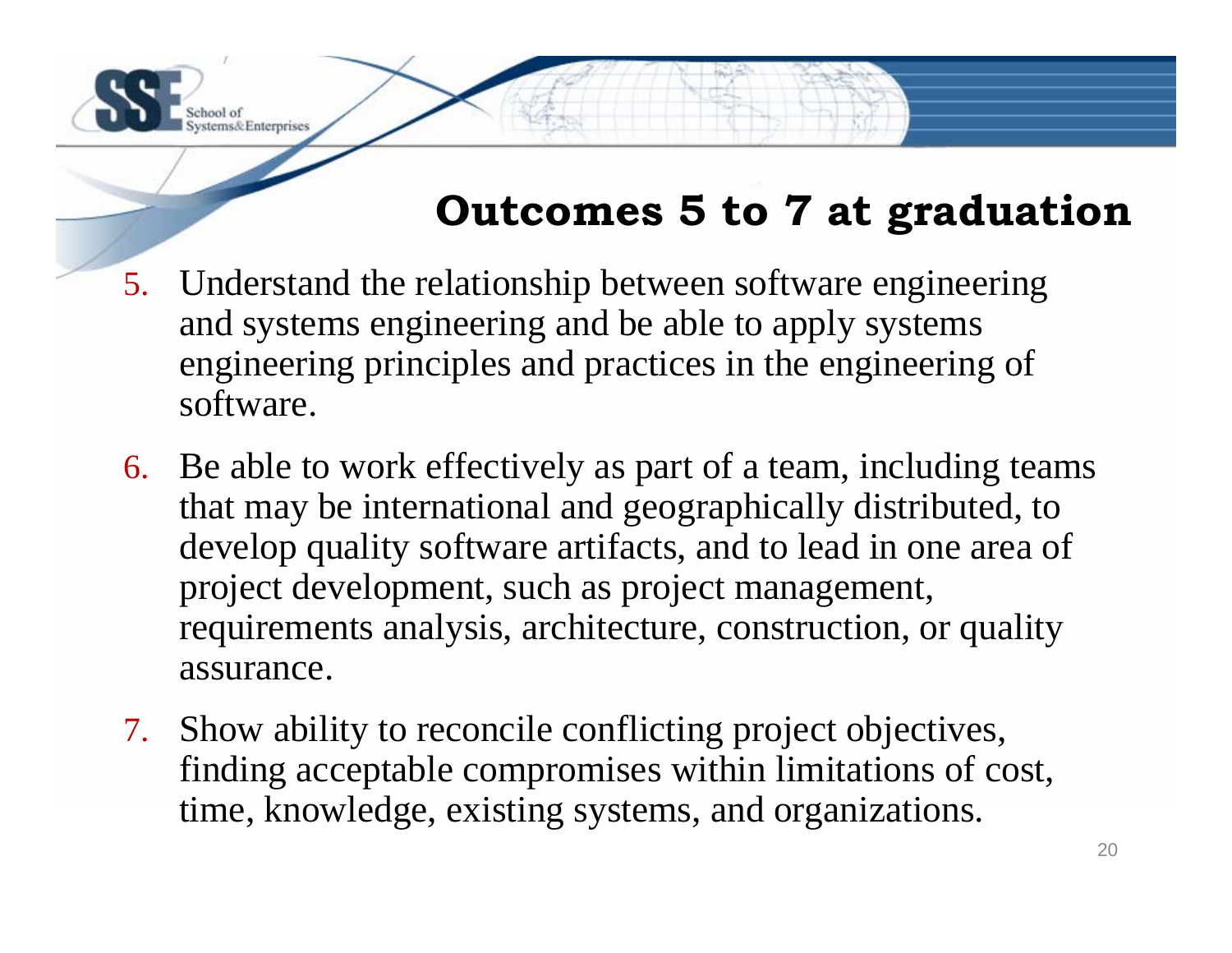## **Outcomes 8 to 10 at graduation**

8. Understand and appreciate the importance of feasibility analysis, negotiation, effective work habits, leadership, and good communication with stakeholders in a typical software development environment.

ms& Enterprises

- 9. Understand how to learn new models, techniques, and technologies as they emerge, and appreciate the necessity of such continuing professional development.
- 10. Be able to analyze a current significant software technology, articulate its strengths and weaknesses, and specify and promote improvements or extensions to that technology.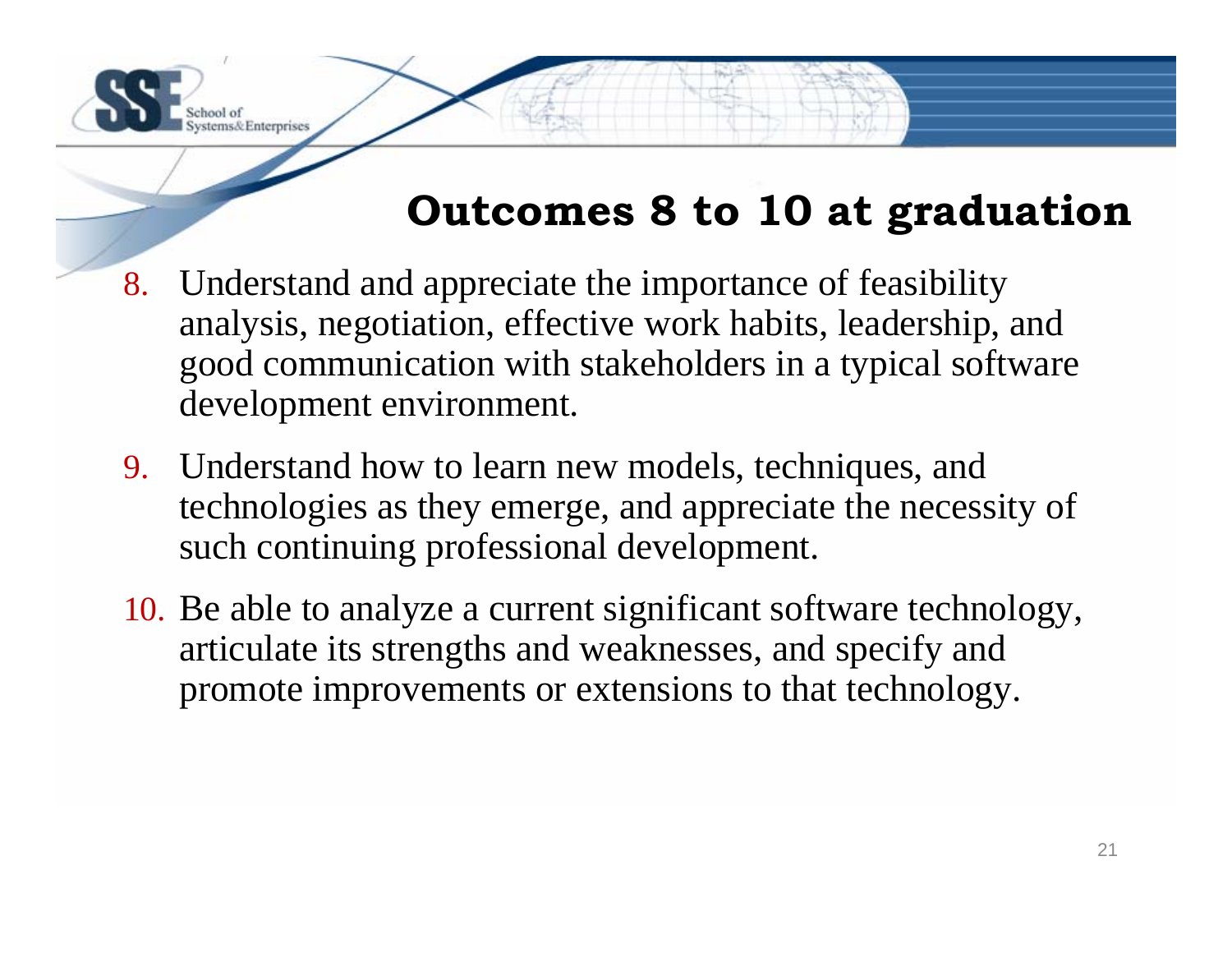#### School of Systems&Enterprises

#### **Curriculum architecture**

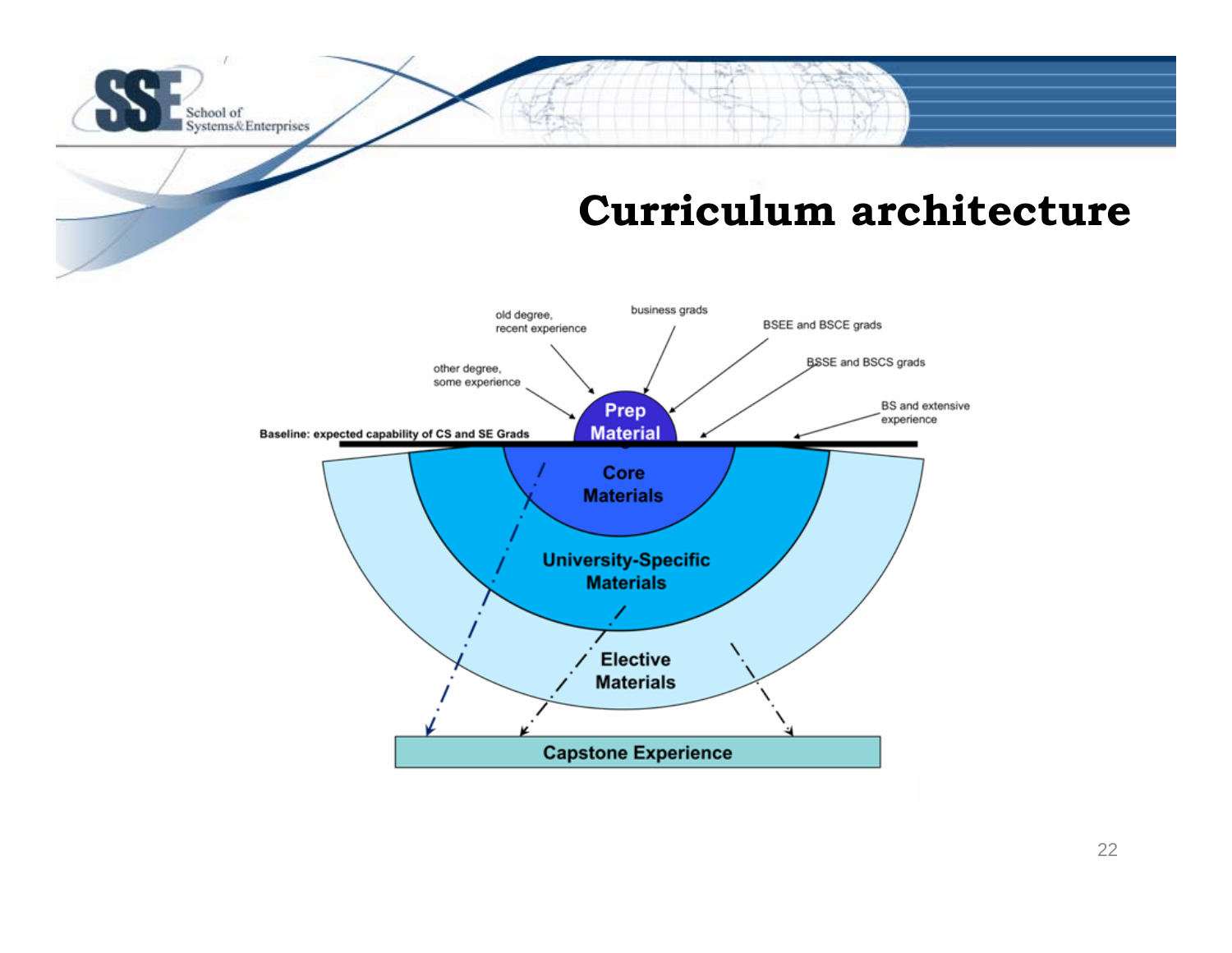## **Additional material in GSwERC**

- • Comparison of existing graduate software engineering programs with GSwERC recommendations – know how big the gap is between recommendations and practice
- • Strategies recommended by the authors to implement **GSwERC**

to loo

stems& Enterprises

• Hypothetical modifications of existing programs to more fully satisfy GSwERC